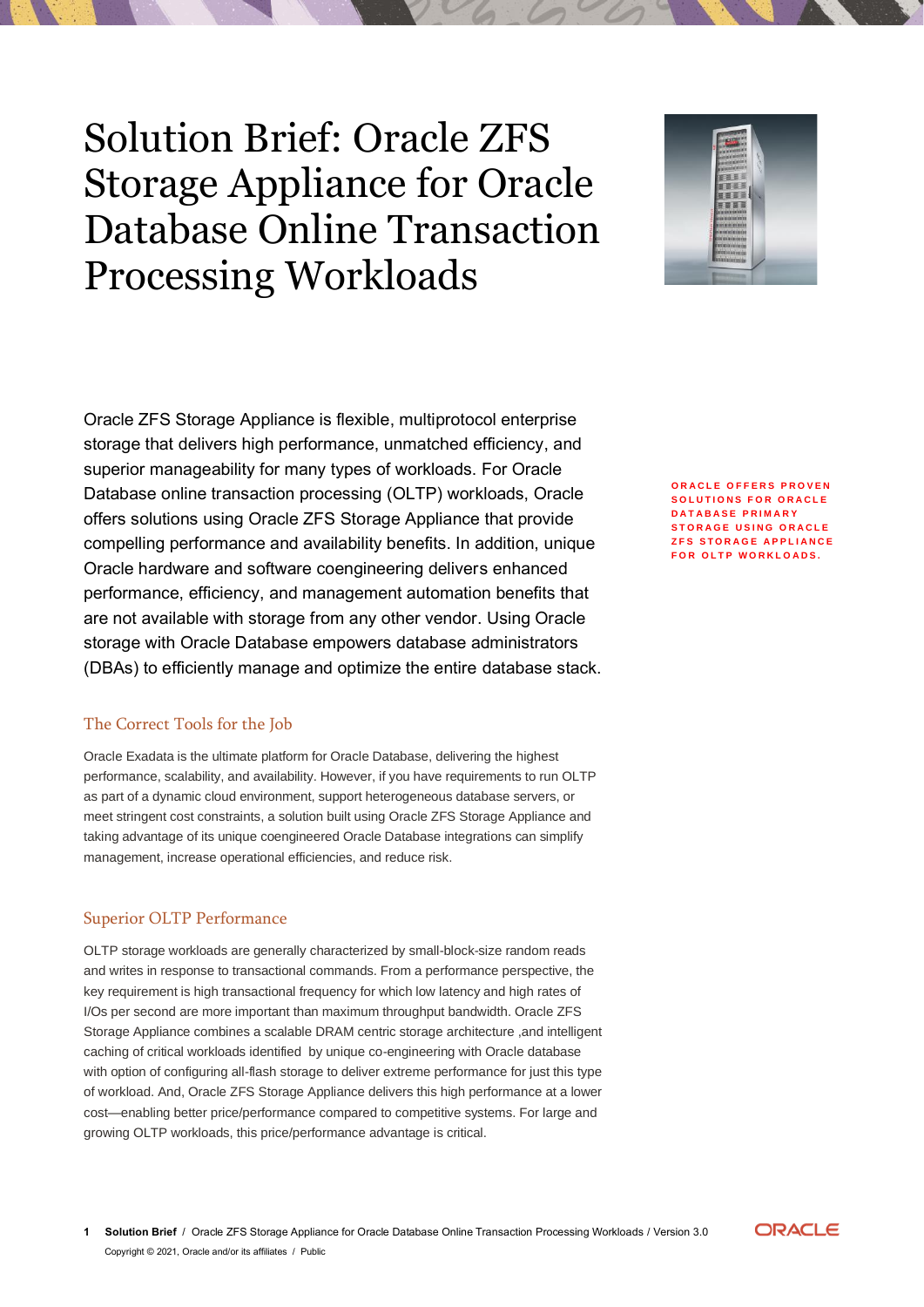With its Hybrid Storage Pool architecture and all-flash storage, Oracle ZFS Storage Appliance is able to make the most of standard enterprise hardware and create massive performance efficiency benefits ideal for OLTP workloads. The Adaptive Replacement Cache (ARC) is made up of up to 3 TB of dynamic random access memory (DRAM) and serves reads at DRAM speed, which is up to 1,000 times faster than flash storage. In addition, the ZFS Intent Log (ZIL) is an optimized flash cache that is used to minimize latency of writes to both all-flash and disk-based storage pools while ensuring data integrity and consistency in the event of an outage. Please see the ["Architectural](http://www.oracle.com/technetwork/server-storage/sun-unified-storage/documentation/o14-001-architecture-overview-zfsa-2099942.pdf)  [Overview of the Oracle ZFS Storage Appliance"](http://www.oracle.com/technetwork/server-storage/sun-unified-storage/documentation/o14-001-architecture-overview-zfsa-2099942.pdf) white paper for further details.

# High Availability and Data Protection

In addition to high performance, high availability also is required in OLTP environments so that transactions can continue to be served in the event of component failures. Oracle ZFS Storage Appliance offers high availability through its dual-controller architecture with controller failover mechanisms, drive failure redundancy, and network redundancy features .Furthermore, the ZFS file system performs end-to-end checksumming and selfhealing to ensure data integrity and prevent silent data corruption. Please see the ["Architectural Overview of the Oracle ZFS Storage Appliance"](http://www.oracle.com/technetwork/server-storage/sun-unified-storage/documentation/o14-001-architecture-overview-zfsa-2099942.pdf) white paper for further details. Additionally, when the Data Guard feature of Oracle Active Data Guard and Oracle Database, Enterprise Edition, is used in conjunction with Oracle ZFS Storage Appliance, a fully synchronous, duplicate instance of the database can be maintained on a redundant system. This offers you the ultimate in-system or site-level outage protection with far less performance impact than traditional storage-based synchronous replication solutions. Oracle has documented best practices to ensure that database hosts do not time out and applications continue running with zero data loss and minimal disruption time.

## Simplified Management

Oracle ZFS Storage Appliance offers multiprotocol support for Oracle Database, so databases can be accessed via either file or block protocols. When Oracle ZFS Storage Appliance is used in conjunction with Oracle Database 11*g* and higher releases, the preferred protocol is Oracle Direct NFS Client—a high-performance NFS client built into the database. Oracle Direct NFS avoids inefficiencies inherent in many OS kernel NFS implementations and achieves Fibre Channel-like performance but with the simplified high availability and costs of an enterprise-wide Ethernet environment. For more about Oracle Direct NFS, please see the ["Implementing Direct NFS Client and Oracle Intelligent](https://us.v-cdn.net/6032257/uploads/jive_attachments/9/1/7/91735154ydoByranib.pdf)  [Storage Protocol"](https://us.v-cdn.net/6032257/uploads/jive_attachments/9/1/7/91735154ydoByranib.pdf) white paper. With Oracle Database 19*c*, Oracle Direct NFS share tuning can be automated by using Oracle Intelligent Storage Protocol, a unique protocol that is a feature of Oracle ZFS Storage Oracle Intelligent Storage Protocol automatically and dynamically adjusts share settings like record size and logbias on the storage, eliminating guesswork and simplifying tuning. Oracle Intelligent Storage Protocol sends hints from Oracle Database 19*c* and higher databases to the Oracle ZFS Storage Appliance and implements capabilities like fair share scheduling and negative cache hints that automatically optimize critical storage resources to ensure that latency-sensitive I/Os complete first, decreasing their completion time and increasing OLTP throughput―all without manual tuning by DBAs or storage administrators. Additionally, extended analytics available through Oracle Intelligent Storage Protocol at the pluggable database level allow DBAs and storage administrators to identify problems more precisely and resolve them more quickly with the help of AWR-like statistics now available on an appliance. See the ["Oracle Intelligent Storage Protocol"](http://www.oracle.com/us/products/servers-storage/storage/nas/oracle-isp-ds-final-2139042.pdf) data sheet for more information.

Oracle Direct NFS provides also extremely low latency over 25, 40, or 100GbE Ethernet connections to Oracle ZFS Storage Appliance systems, High-speed Ethernet is often used to connect to Oracle Exadata, PCA, and other Oracle engineered systems.



#### **ORACLE INTELLIGENT S T O R A G E P R O T O C O L PROVIDES UNIQUE INTEGRATION BETWEEN ORACLE DATABASE AND O R A C L E Z F S S T O R A G E A P P L I A N C E , S I M P L I F Y I N G A N D A U T O M A T I N G T U N I N G , E L I M I N A T I N G G U E S S W O R K , A N D REDUCING RISK.**

Oracle ZFS Storage Appliance offers compelling benefits in an Oracle Database primary storage environment:

- High availability
- High performance in both transactional and throughput workloads
- Reduced management complexity costs and a lower upfront cost
- Unprecedented integration with Oracle Database, such as Oracle Intelligent Storage Protocol and Oracle Hybrid Columnar Compression
- Rich capabilities available with Oracle Intelligent Storage Protocol such as fair share scheduling, negative cache hints and extended analytics optimize database storage and make troubleshooting of performance issues faster and more effective.

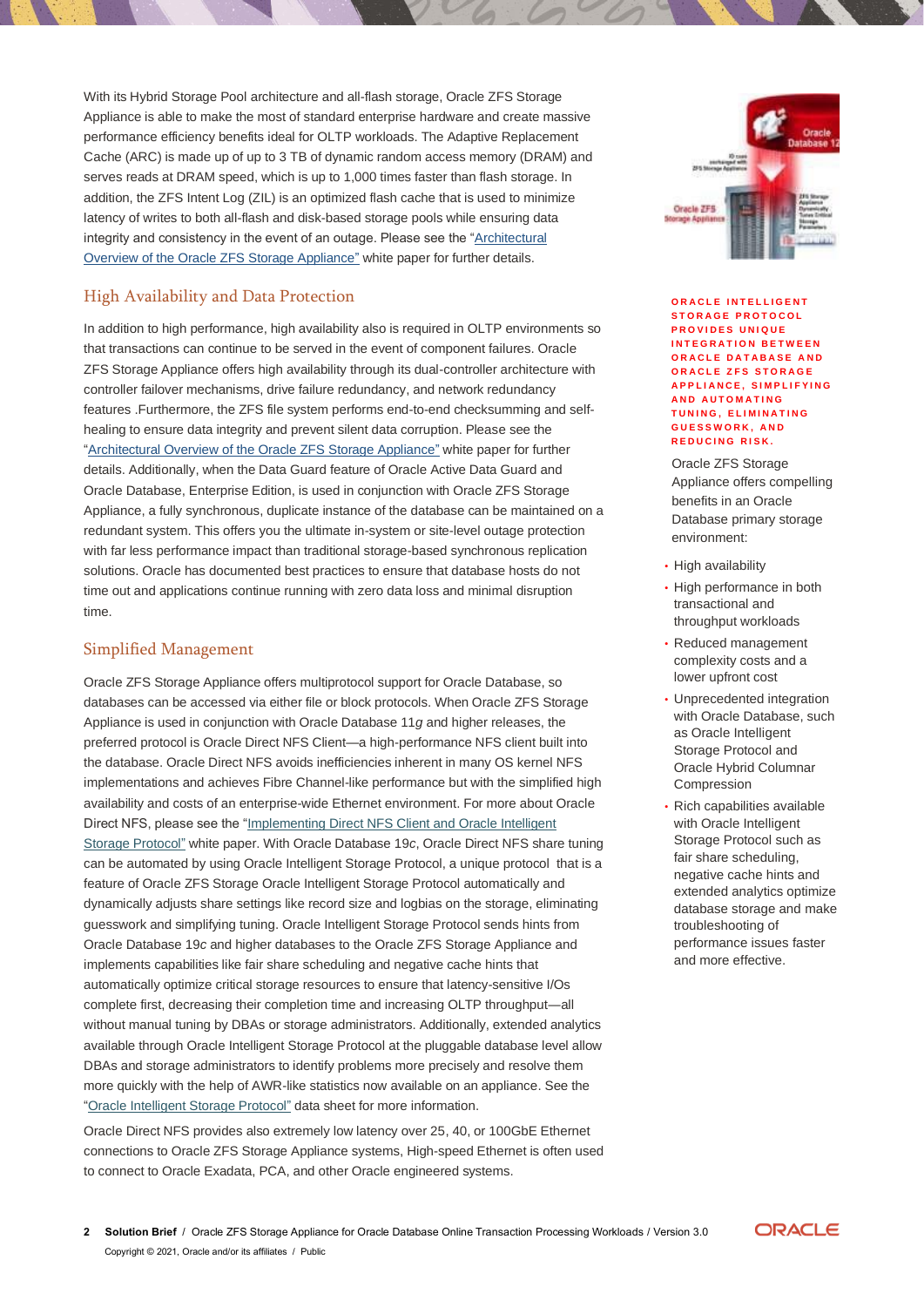## Ease of provisioning additional environments

One of the main benefits of using Oracle ZFS Storage Appliance for primary storage use cases is to leverage thin cloning capabilities of the underlying OS to deploy clones rapidly .to meet development, test, or QA storage needs with virtually no use of additional storage capacity. Also, with built-in remote replication plus best practices for Oracle Recovery Manager (Oracle RMAN) and Oracle Active Data Guard, Oracle ZFS Storage Appliance offers a number of options for OLTP environments to be integrated with development and test, data protection, and disaster recovery on the same or remote storage system. Best practices for Oracle ZFS Storage Appliance are available for all of the following secondary workloads:

- **»** Backing up Oracle Databases using Oracle RMAN
- **»** Performing Disaster recovery using Oracle Active Data Guard
- **»** Provisioning development and test workloads from production, backup, or DR databases
- **»** Using the Snap Management Utility for Oracle Database feature of Oracle ZFS Storage Appliance to automatically provision dev/test/QA environments on Oracle ZFS Storage Appliance from the database management console (see the [data sheet](http://www.oracle.com/us/products/servers-storage/storage/nas/snap/smu-datasheet-1903178.pdf) for more information)
- **»** Integrating all of the above along with production database storage
- **»** Using Oracle Enterprise Manager 13*c* for a single pane of glass into multiple workloads across multiple systems, complete with database as a service Snap Clone (a feature of Oracle Cloud Management Pack for Oracle Database) integration

## Public Cloud Integration

A critical consideration for OLTP environments is how to provide offsite data protection and archiving of critical business data. In addition to Oracle Database-centric solutions for business continuity, Oracle RMAN backups also can be replicated to the cloud with Oracle ZFS Cloud using built-in ZFS replication. With its unique cloud-converged storage design, Oracle ZFS Storage Appliance systems provide seamless integration with Oracle Storage Cloud Service so you can easily protect data and create archives in an enterprise cloud simply by creating local replicas and letting Oracle ZFS storage appliance store the data as objects in the cloud.

## Conclusion

As an Oracle engineered storage, Oracle ZFS Storage Appliance accelerates OLTP workloads, makes storage for them more efficient, and streamlines management using unique integrations with Oracle Database. Furthermore, Oracle ZFS Storage Appliance's unique combination of a scalable storage operating system, high-performance system design, and intelligent caching delivers the performance and availability characteristics needed for demanding mixed workload and OLTP environments. Oracle ZFS Storage Appliance is deployed by companies worldwide and proven in Oracle's own data centers, where Oracle ZFS Storage Appliance is used for a variety of database storage workloads. See the ["Oracle ZFS Storage Appliance and Oracle IT: Use Cases and Benefits"](http://www.oracle.com/us/products/servers-storage/storage/nas/resources/zfssa-oracle-it-wp-2041338.pdf) white paper for more information.

With compelling performance, unique Oracle coengineering, attractive upfront pricing, and reduced operational costs due to storage consolidation and simplified management, Oracle ZFS Storage Appliance is the ideal fit for your Oracle Database OLTP storage requirements.